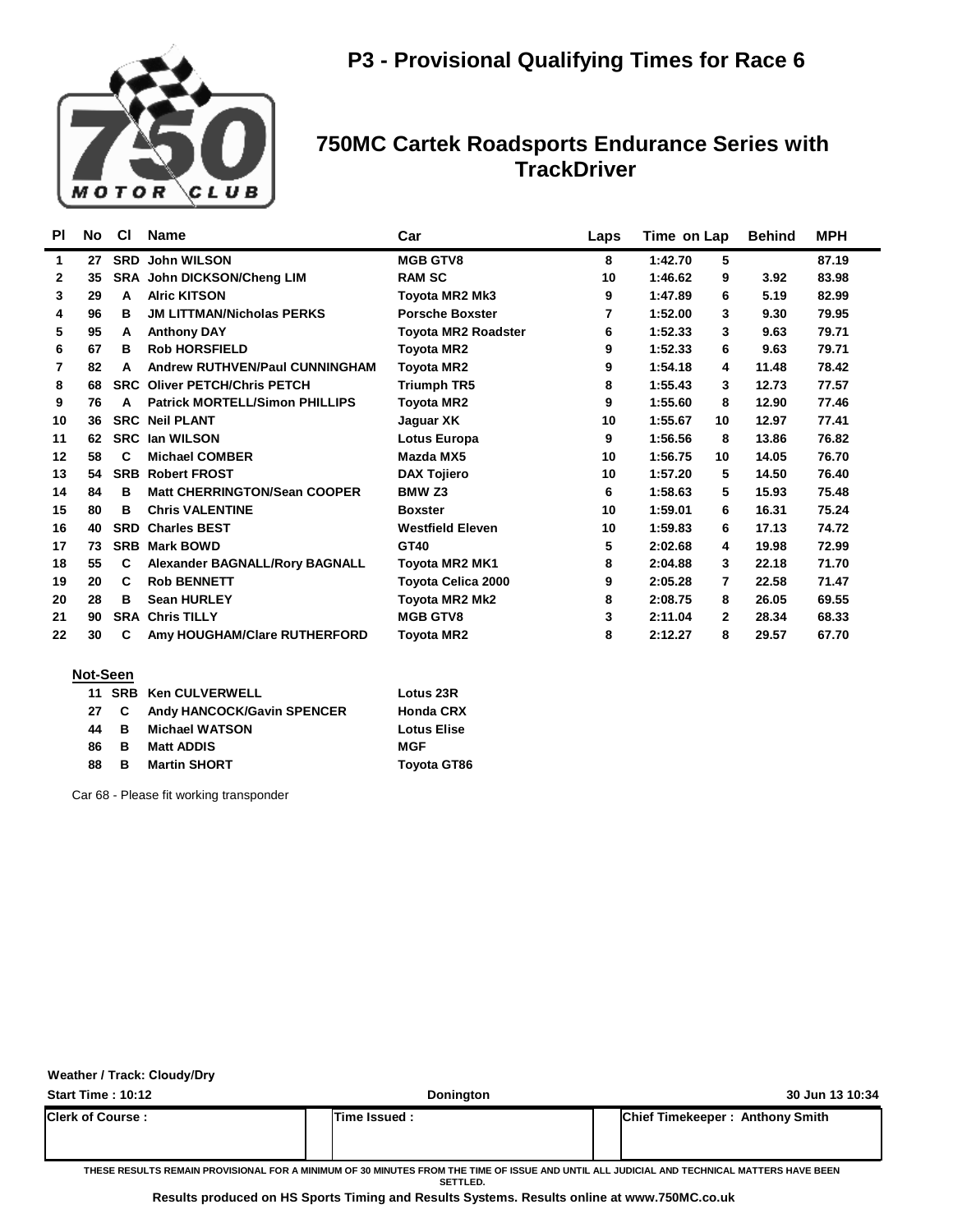## **LAP TIMES - P3 - Provisional Qualifying Times for Race 6**

| 20              |                   | <b>Rob BENNETT</b>                                                                                    |                                                                 |                                                               |                  |                |                 |                        |                 |
|-----------------|-------------------|-------------------------------------------------------------------------------------------------------|-----------------------------------------------------------------|---------------------------------------------------------------|------------------|----------------|-----------------|------------------------|-----------------|
|                 |                   | Lap 1 2 3 4 5 6 7 8 9<br>1 2:21.44 2:10.35 2:08.77 2:07.90 2:07.90 2:07.26 2:05.28 2:17.62 2:49.96    |                                                                 |                                                               |                  |                |                 |                        | 10 <sup>°</sup> |
| 27              |                   | <b>John WILSON</b>                                                                                    |                                                                 |                                                               |                  |                |                 |                        |                 |
|                 |                   | $Lap$ 1 2                                                                                             |                                                                 | 3 4 5 6 7 8                                                   |                  |                |                 | 9                      | 10              |
|                 |                   | 1 2:05.86 1:50.85 1:45.43 1:44.01 1:42.70 1:53.61 1:43.84 1:51.75                                     |                                                                 |                                                               |                  |                |                 |                        |                 |
| 28              |                   | <b>Sean HURLEY</b>                                                                                    |                                                                 |                                                               |                  |                |                 |                        |                 |
|                 |                   | Lap 1 2 3 4 5 6 7                                                                                     |                                                                 |                                                               |                  |                | 8               | 9                      | 10              |
|                 |                   | 1 2:43.61 2:22.23 2:23.30 3:55.48 2:10.45 2:10.58 2:11.51 2:08.75                                     |                                                                 |                                                               |                  |                |                 |                        |                 |
| 29              |                   | <b>Alric KITSON</b>                                                                                   |                                                                 |                                                               |                  |                |                 |                        |                 |
|                 |                   | Lap 1 2 3 4 5 6 7 8 9                                                                                 |                                                                 |                                                               |                  |                |                 |                        | 10              |
|                 |                   | 1 2:00.69 1:53.42                                                                                     |                                                                 | 1:50.51  2:05.15  1:48.66  1:47.89  1:49.80  1:48.51          |                  |                |                 | 2:15.02                |                 |
| 30              |                   | <b>Amy HOUGHAM</b>                                                                                    |                                                                 |                                                               |                  |                |                 |                        |                 |
|                 |                   | Lap 1 2 3 4 5 6 7 8 9                                                                                 |                                                                 |                                                               |                  |                |                 |                        | 10              |
|                 | $1 \qquad \qquad$ |                                                                                                       | 2:34.60 2:22.29 2:24.01 2:29.69 3:25.38 2:28.52 2:15.50 2:12.27 |                                                               |                  |                |                 |                        |                 |
| 35 <sub>5</sub> |                   | <b>John DICKSON</b>                                                                                   |                                                                 |                                                               |                  |                |                 |                        |                 |
|                 |                   | Lap 1 2 3 4 5 6 7 8                                                                                   |                                                                 |                                                               |                  |                |                 |                        | $9 \t 10$       |
|                 |                   | 1 2:09.89 1:53.33 1:54.73 3:56.46 1:56.30 1:48.48 1:46.75 1:47.46 1:46.62                             |                                                                 |                                                               |                  |                |                 |                        | 1:47.36         |
| 36              |                   | <b>Neil PLANT</b>                                                                                     |                                                                 |                                                               |                  |                |                 |                        |                 |
|                 |                   | Lap 1 2 3 4 5 6 7 8 9 10                                                                              |                                                                 |                                                               |                  |                |                 |                        |                 |
|                 |                   | 1 2:20.50 2:07.82                                                                                     |                                                                 | 2:00.20  1:58.71  1:57.75  1:57.35  1:58.50  1:55.91  1:57.23 |                  |                |                 |                        | 1:55.67         |
| 40              |                   | <b>Charles BEST</b>                                                                                   |                                                                 |                                                               |                  |                |                 |                        |                 |
|                 |                   | Lap 1 2 3 4 5 6 7 8 9<br>1 2:13.07 2:02.06                                                            |                                                                 |                                                               |                  |                |                 |                        | 10              |
|                 |                   |                                                                                                       | 2:02.25  2:02.55  2:03.36  1:59.83  2:01.27  2:07.18  2:15.86   |                                                               |                  |                |                 |                        | 2:15.82         |
| 54              |                   | <b>Robert FROST</b>                                                                                   |                                                                 |                                                               |                  |                |                 |                        |                 |
|                 |                   | Lap 1 2 3 4<br>1 2:16.18 2:09.29 2:01.85 2:01.08 1:57.20 1:57.74 2:06.14 2:02.25 2:00.05 1:59.65      |                                                                 |                                                               | $5^{\circ}$<br>6 | $\overline{7}$ |                 | $8 - 1$<br>$9^{\circ}$ | 10              |
|                 |                   |                                                                                                       |                                                                 |                                                               |                  |                |                 |                        |                 |
| 55              |                   | <b>Alexander BAGNALL</b>                                                                              |                                                                 |                                                               |                  |                |                 |                        |                 |
|                 |                   | Lap 1 2 3 4 5 6 7 8<br>1 2:21.15 2:06.20 2:04.88 2:08.76 4:26.50 2:10.67                              |                                                                 |                                                               |                  |                | 2:07.49 2:07.72 | $\overline{9}$         | 10              |
| 58              |                   | <b>Michael COMBER</b>                                                                                 |                                                                 |                                                               |                  |                |                 |                        |                 |
|                 |                   |                                                                                                       |                                                                 |                                                               |                  |                |                 |                        |                 |
|                 |                   | Lap 1 2 3 4 5 6 7 8 9 10<br>1 2:02.83 2:01.85 2:00.79 1:58.94 1:57.23 2:01.16 1:56.90 1:58.60 1:56.80 |                                                                 |                                                               |                  |                |                 |                        | 1:56.75         |
| 62              |                   | lan WILSON                                                                                            |                                                                 |                                                               |                  |                |                 |                        |                 |
|                 |                   | Lap 1 2 3 4 5 6 7 8 9                                                                                 |                                                                 |                                                               |                  |                |                 |                        |                 |
|                 |                   | 1   2:24.39   2:05.01   2:00.64   1:59.54   1:59.24   1:58.46   1:57.38   1:56.56   1:57.00           |                                                                 |                                                               |                  |                |                 |                        | 10              |
| 67              |                   | <b>Rob HORSFIELD</b>                                                                                  |                                                                 |                                                               |                  |                |                 |                        |                 |
|                 |                   | Lap 1 2 3 4 5 6 7 8 9                                                                                 |                                                                 |                                                               |                  |                |                 |                        | 10              |
|                 |                   | 1 2:05.72 1:57.07                                                                                     |                                                                 | 1:53.38  1:56.32  1:52.44  1:52.33  1:53.50  2:11.97  4:08.38 |                  |                |                 |                        |                 |
|                 |                   |                                                                                                       |                                                                 |                                                               |                  |                |                 |                        |                 |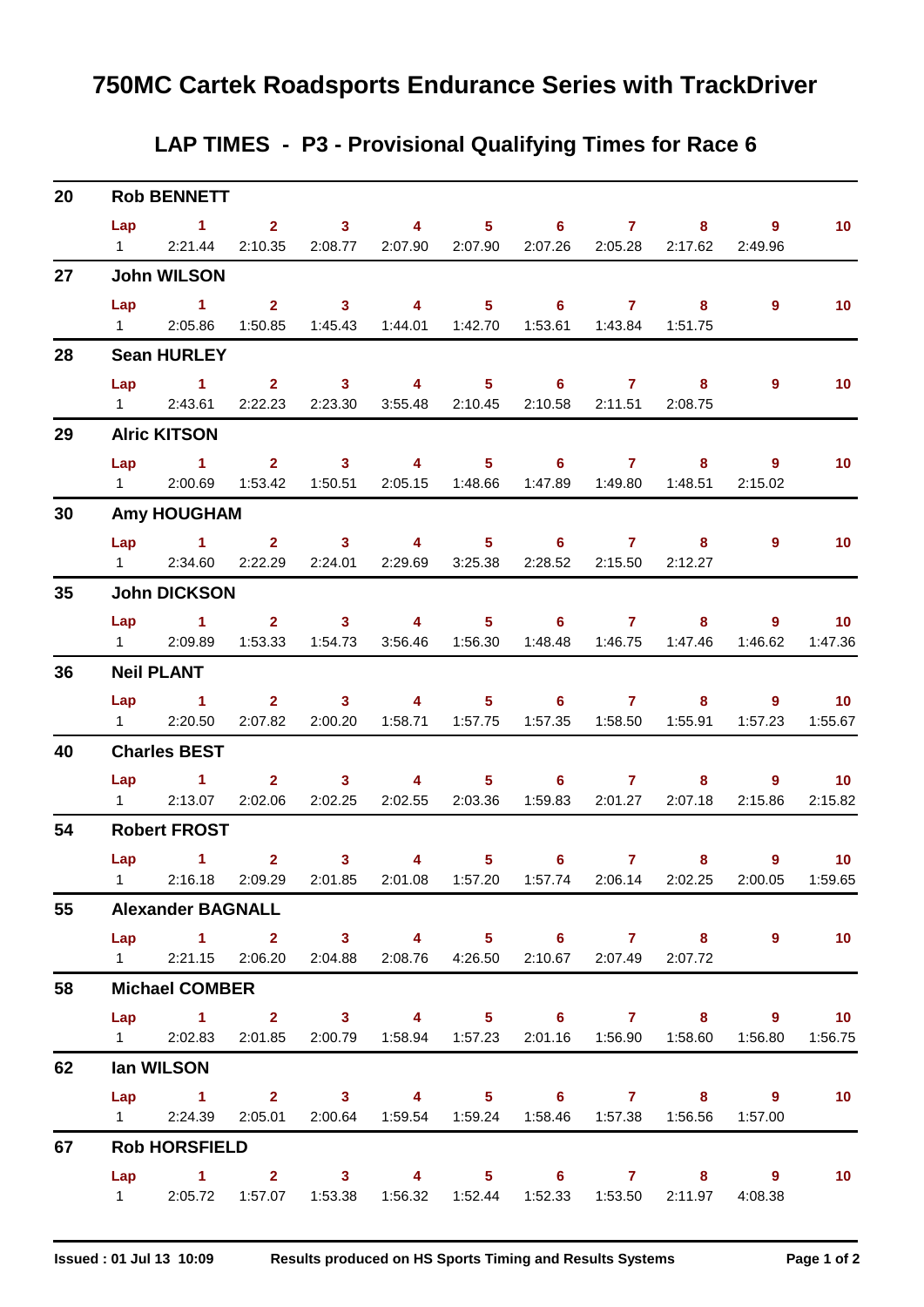| 68 |                | <b>Oliver PETCH</b>        |                |                                                               |              |                                                     |                 |                                                                                                                                                                                                                                                                                                                                    |                |                                             |                 |
|----|----------------|----------------------------|----------------|---------------------------------------------------------------|--------------|-----------------------------------------------------|-----------------|------------------------------------------------------------------------------------------------------------------------------------------------------------------------------------------------------------------------------------------------------------------------------------------------------------------------------------|----------------|---------------------------------------------|-----------------|
|    |                |                            |                | Lap 1 2 3 4 5                                                 |              |                                                     |                 | $6 \qquad \qquad 7 \qquad \qquad 8$                                                                                                                                                                                                                                                                                                |                | $9^{\circ}$                                 | 10 <sup>°</sup> |
|    |                |                            |                | 1:56.68  1:55.43  1:55.95  2:03.81  3:16.85  2:04.18  2:02.38 |              |                                                     |                 |                                                                                                                                                                                                                                                                                                                                    |                |                                             |                 |
| 73 |                | <b>Mark BOWD</b>           |                |                                                               |              |                                                     |                 |                                                                                                                                                                                                                                                                                                                                    |                |                                             |                 |
|    |                |                            |                | Lap 1 2 3 4 5 6 7                                             |              |                                                     |                 |                                                                                                                                                                                                                                                                                                                                    | 8 <sup>1</sup> | $\overline{9}$                              | 10 <sup>°</sup> |
|    | $1 \quad \Box$ |                            |                | 2:12.40 2:14.80 4:16.66 2:02.68                               |              | 2:09.82                                             |                 |                                                                                                                                                                                                                                                                                                                                    |                |                                             |                 |
| 76 |                | <b>Patrick MORTELL</b>     |                |                                                               |              |                                                     |                 |                                                                                                                                                                                                                                                                                                                                    |                |                                             |                 |
|    |                | Lap $1$ 2                  |                | $\overline{\mathbf{3}}$                                       |              | $4 \quad 5$                                         | $6^{\circ}$     | 7 <sup>7</sup>                                                                                                                                                                                                                                                                                                                     | 8              | - 9                                         | 10 <sup>°</sup> |
|    |                |                            |                | 1 2:08.77 1:59.18 1:57.74 1:57.53                             |              |                                                     |                 |                                                                                                                                                                                                                                                                                                                                    |                | 2:06.12  4:32.30  2:02.33  1:55.60  2:07.97 |                 |
| 80 |                | <b>Chris VALENTINE</b>     |                |                                                               |              |                                                     |                 |                                                                                                                                                                                                                                                                                                                                    |                |                                             |                 |
|    |                | Lap $1$ 2                  |                |                                                               |              | 3 4 5 6                                             |                 | $\overline{7}$ and $\overline{7}$ and $\overline{7}$ and $\overline{7}$ and $\overline{7}$ and $\overline{7}$ and $\overline{7}$ and $\overline{7}$ and $\overline{7}$ and $\overline{7}$ and $\overline{7}$ and $\overline{7}$ and $\overline{7}$ and $\overline{7}$ and $\overline{7}$ and $\overline{7}$ and $\overline{7}$ and | 8              | $\overline{9}$                              | 10              |
|    |                |                            |                | 1 2:15.39 2:03.65 1:59.79 2:00.19 2:00.71 1:59.01             |              |                                                     |                 |                                                                                                                                                                                                                                                                                                                                    |                | 2:00.71 2:02.19 2:00.37                     | 2:04.37         |
| 82 |                | <b>Andrew RUTHVEN</b>      |                |                                                               |              |                                                     |                 |                                                                                                                                                                                                                                                                                                                                    |                |                                             |                 |
|    |                | Lap $1$ 2                  |                |                                                               |              | 3 4 5 6 7 8 9                                       |                 |                                                                                                                                                                                                                                                                                                                                    |                |                                             | 10 <sup>°</sup> |
|    |                | 1 2:22.29 1:56.77          |                |                                                               |              | 2:04.30                                             | 3:11.52         |                                                                                                                                                                                                                                                                                                                                    |                | 2:02.42                                     |                 |
| 84 |                | <b>Matt CHERRINGTON</b>    |                |                                                               |              |                                                     |                 |                                                                                                                                                                                                                                                                                                                                    |                |                                             |                 |
|    |                | Lap $1$ 2                  |                |                                                               | $3 \t 4$     |                                                     |                 | $5 \t\t 6 \t\t 7$                                                                                                                                                                                                                                                                                                                  | 8 <sup>1</sup> | $9^{\circ}$                                 | 10              |
|    |                | 1 2:02.54 2:00.01          |                |                                                               |              | 2:06.66 4:51.64 1:58.63                             | 2:02.83         |                                                                                                                                                                                                                                                                                                                                    |                |                                             |                 |
| 90 |                | <b>Chris TILLY</b>         |                |                                                               |              |                                                     |                 |                                                                                                                                                                                                                                                                                                                                    |                |                                             |                 |
|    |                | $Lap$ 1                    |                | 2 3 4 5                                                       |              |                                                     | 6               | 7 <sup>7</sup>                                                                                                                                                                                                                                                                                                                     | 8 <sup>°</sup> | 9                                           | 10 <sup>°</sup> |
|    |                | 1 2:15.44 2:11.04 11:19.91 |                |                                                               |              |                                                     |                 |                                                                                                                                                                                                                                                                                                                                    |                |                                             |                 |
| 95 |                | <b>Anthony DAY</b>         |                |                                                               |              |                                                     |                 |                                                                                                                                                                                                                                                                                                                                    |                |                                             |                 |
|    |                | Lap 1                      | 2 <sup>7</sup> | 3 <sup>7</sup>                                                |              | $\overline{\mathbf{4}}$ and $\overline{\mathbf{4}}$ | $5^{\circ}$     | $6 \qquad \qquad 7 \qquad \qquad$                                                                                                                                                                                                                                                                                                  | 8 <sup>1</sup> | 9                                           | 10 <sup>°</sup> |
|    |                | 1 2:20.28                  |                | 2:00.45  1:52.33  2:18.20                                     |              |                                                     | 3:20.13 1:56.00 |                                                                                                                                                                                                                                                                                                                                    |                |                                             |                 |
| 96 |                | <b>JM LITTMAN</b>          |                |                                                               |              |                                                     |                 |                                                                                                                                                                                                                                                                                                                                    |                |                                             |                 |
|    |                | $Lap$ 1                    | $\sim$ 2       |                                                               | $3 \qquad 4$ |                                                     | $5 \t\t 6$      | $\overline{7}$ and $\overline{7}$ and $\overline{7}$ and $\overline{7}$ and $\overline{7}$ and $\overline{7}$ and $\overline{7}$ and $\overline{7}$ and $\overline{7}$ and $\overline{7}$ and $\overline{7}$ and $\overline{7}$ and $\overline{7}$ and $\overline{7}$ and $\overline{7}$ and $\overline{7}$ and $\overline{7}$ and | 8 <sup>1</sup> | $\overline{9}$                              | 10              |
|    |                | 1 2:00.91                  |                | 1:54.34  1:52.00  2:04.16                                     |              | 6:44.65                                             | 2:05.51         | 2:01.57                                                                                                                                                                                                                                                                                                                            |                |                                             |                 |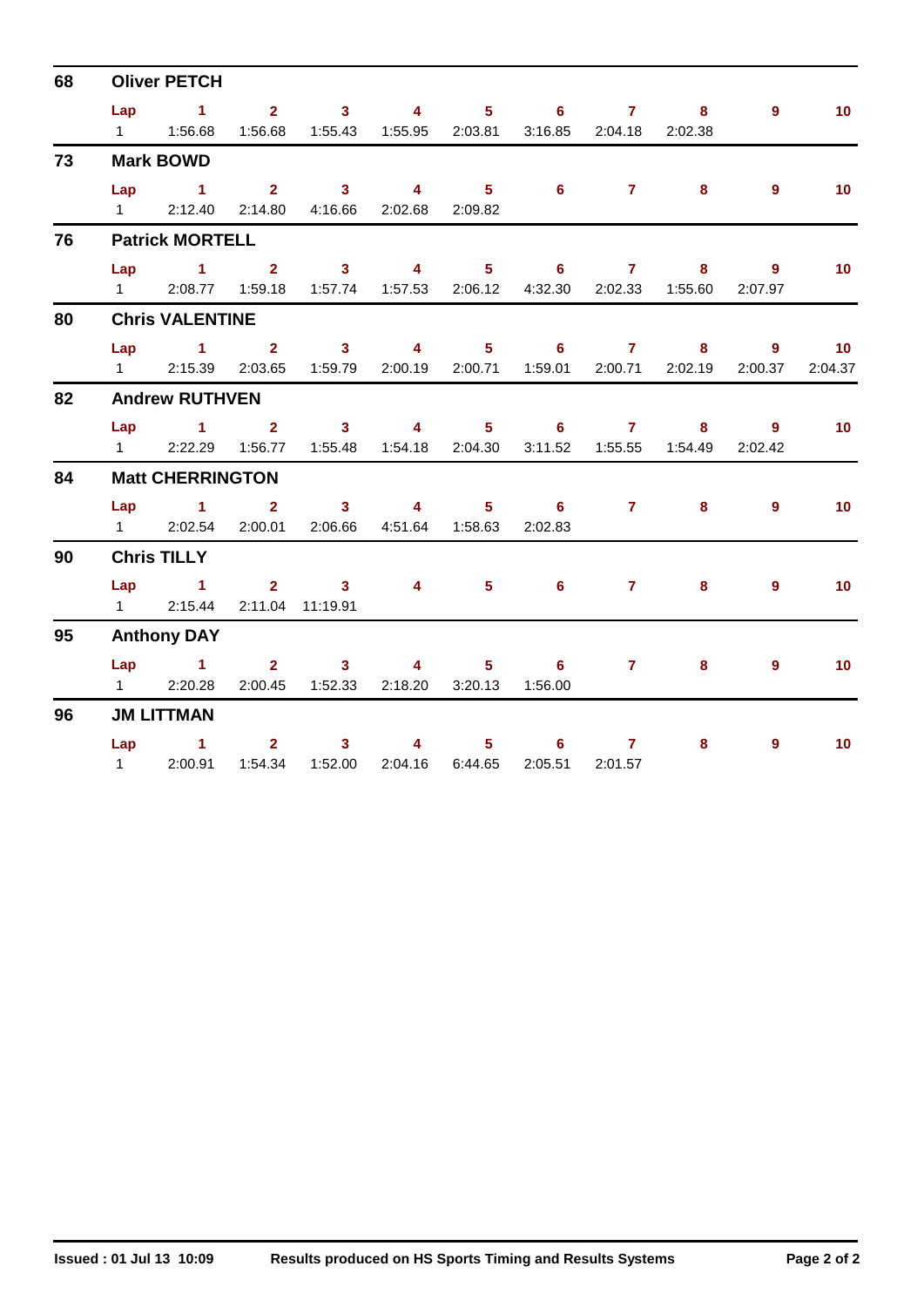# **RACE GRII**

# **750MC Cartek Roadsports Endurance Series with TrackDriver**

**Race 6**

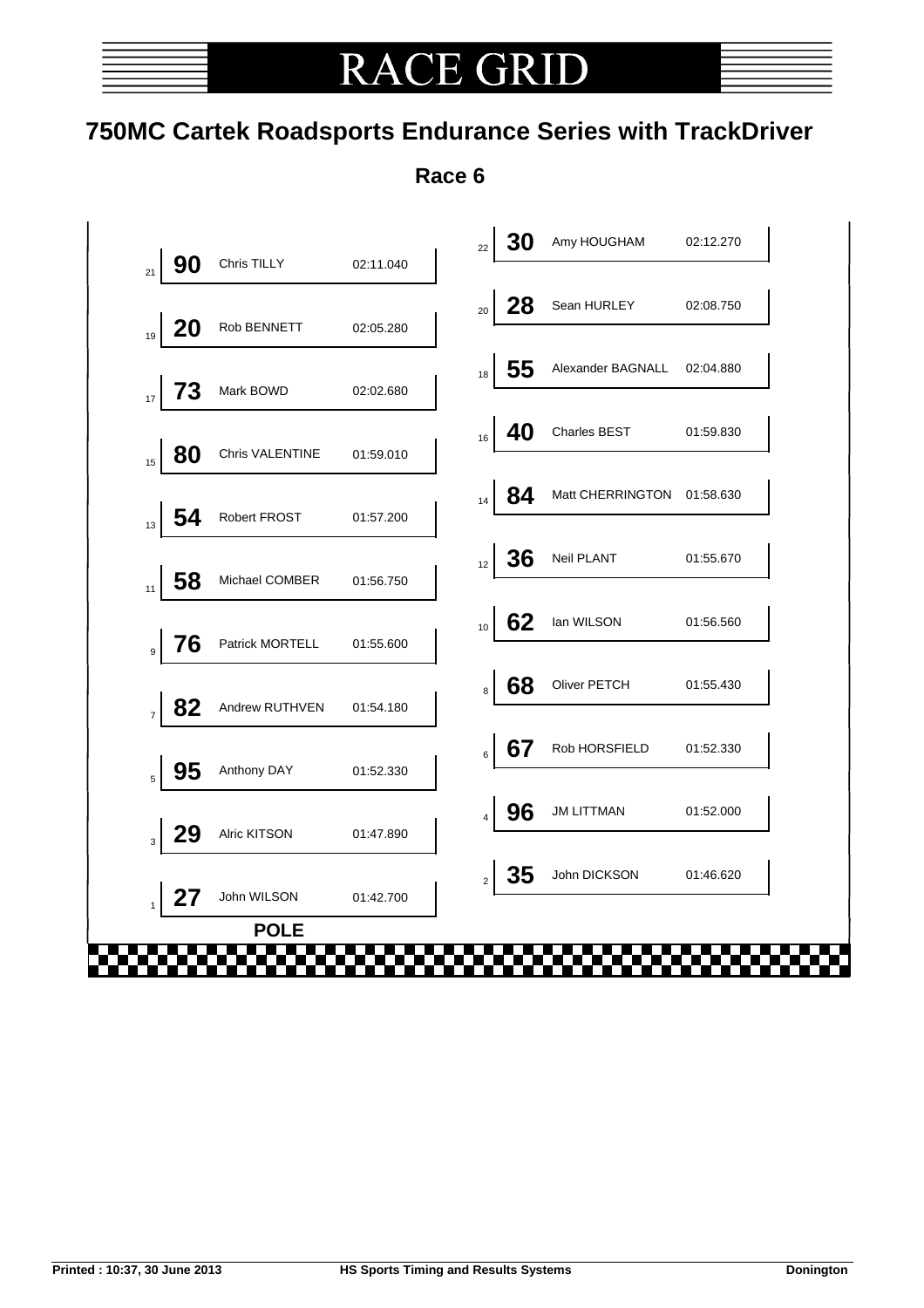

| John DICKSON/Cheng LIM<br><b>RAM SC</b><br>45:53.63<br>$\mathbf{1}$<br>35<br><b>SRA</b><br>24<br>78.04 1:44.04<br><b>SRA</b><br><b>John WILSON</b><br><b>MGB GTV8</b><br>24<br>46:46.51<br>52.88<br>76.57 1:42.01<br>$\mathbf{2}$<br>27<br><b>SRC</b><br>23<br>73.78 1:52.61<br>3<br>36<br><b>Neil PLANT</b><br>Jaquar XK<br>46:31.45<br>1 Lap<br>23<br>67<br><b>Rob HORSFIELD</b><br>46:41.66<br>73.51 1:51.10<br>4<br>A<br><b>Toyota MR2</b><br>1 Lap<br>5<br>29<br>A<br><b>Alric KITSON</b><br>Toyota MR2 Mk3<br>23<br>47:14.88<br>1 Lap<br>72.65 1:47.58<br>6<br>76<br>B<br>23<br>72.49 1:54.55<br><b>Patrick MORTELL/Simon</b><br><b>Toyota MR2</b><br>47:21.01<br>1 Lap<br><b>PHILLIPS</b><br>GT40<br>$\overline{7}$<br><b>SRB</b><br><b>Mark BOWD</b><br>21<br>46:30.68<br>73<br>3 Laps<br>67.38 1:56.89<br>55<br>8<br>С<br><b>Alexander BAGNALL/Rory</b><br>21<br>46:44.49<br>3 Laps<br>67.05 2:05.11<br>Toyota MR2 MK1<br><b>BAGNALL</b><br>C<br>9<br>20<br><b>Rob BENNETT</b><br><b>Toyota Celica 2000</b><br>21<br>46:49.28<br>66.94 2:04.33<br>3 Laps<br>80<br>B<br><b>Chris VALENTINE</b><br>21<br>46:51.59<br>66.88 1:59.74<br>10<br><b>Boxster</b><br>3 Laps<br>30<br>C<br>20<br>47:28.42<br>62.87 2:10.10<br>11<br>Amy HOUGHAM/Clare<br><b>Toyota MR2</b><br>4 Laps<br><b>RUTHERFORD</b><br><b>SRB Robert FROST</b><br>12<br><b>DAX Tojiero</b><br>18<br>46:49.64<br>57.37 1:55.60<br>54<br>6 Laps<br>68<br><b>SRC</b><br><b>Oliver PETCH/Chris PETCH</b><br>18<br>47:44.69<br>56.26 1:56.72<br>13<br><b>Triumph TR5</b><br>6 Laps | 20<br>86.07<br>14<br>87.78<br>79.52<br>13<br>80.60<br>14<br>$\mathbf{2}$<br>83.23<br>6<br>78.17<br>5<br>76.60<br>6<br>71.57<br>72.02<br>14 |
|----------------------------------------------------------------------------------------------------------------------------------------------------------------------------------------------------------------------------------------------------------------------------------------------------------------------------------------------------------------------------------------------------------------------------------------------------------------------------------------------------------------------------------------------------------------------------------------------------------------------------------------------------------------------------------------------------------------------------------------------------------------------------------------------------------------------------------------------------------------------------------------------------------------------------------------------------------------------------------------------------------------------------------------------------------------------------------------------------------------------------------------------------------------------------------------------------------------------------------------------------------------------------------------------------------------------------------------------------------------------------------------------------------------------------------------------------------------------------------------------------------------------------------------------------|--------------------------------------------------------------------------------------------------------------------------------------------|
|                                                                                                                                                                                                                                                                                                                                                                                                                                                                                                                                                                                                                                                                                                                                                                                                                                                                                                                                                                                                                                                                                                                                                                                                                                                                                                                                                                                                                                                                                                                                                    |                                                                                                                                            |
|                                                                                                                                                                                                                                                                                                                                                                                                                                                                                                                                                                                                                                                                                                                                                                                                                                                                                                                                                                                                                                                                                                                                                                                                                                                                                                                                                                                                                                                                                                                                                    |                                                                                                                                            |
|                                                                                                                                                                                                                                                                                                                                                                                                                                                                                                                                                                                                                                                                                                                                                                                                                                                                                                                                                                                                                                                                                                                                                                                                                                                                                                                                                                                                                                                                                                                                                    |                                                                                                                                            |
|                                                                                                                                                                                                                                                                                                                                                                                                                                                                                                                                                                                                                                                                                                                                                                                                                                                                                                                                                                                                                                                                                                                                                                                                                                                                                                                                                                                                                                                                                                                                                    |                                                                                                                                            |
|                                                                                                                                                                                                                                                                                                                                                                                                                                                                                                                                                                                                                                                                                                                                                                                                                                                                                                                                                                                                                                                                                                                                                                                                                                                                                                                                                                                                                                                                                                                                                    |                                                                                                                                            |
|                                                                                                                                                                                                                                                                                                                                                                                                                                                                                                                                                                                                                                                                                                                                                                                                                                                                                                                                                                                                                                                                                                                                                                                                                                                                                                                                                                                                                                                                                                                                                    |                                                                                                                                            |
|                                                                                                                                                                                                                                                                                                                                                                                                                                                                                                                                                                                                                                                                                                                                                                                                                                                                                                                                                                                                                                                                                                                                                                                                                                                                                                                                                                                                                                                                                                                                                    |                                                                                                                                            |
|                                                                                                                                                                                                                                                                                                                                                                                                                                                                                                                                                                                                                                                                                                                                                                                                                                                                                                                                                                                                                                                                                                                                                                                                                                                                                                                                                                                                                                                                                                                                                    |                                                                                                                                            |
|                                                                                                                                                                                                                                                                                                                                                                                                                                                                                                                                                                                                                                                                                                                                                                                                                                                                                                                                                                                                                                                                                                                                                                                                                                                                                                                                                                                                                                                                                                                                                    |                                                                                                                                            |
|                                                                                                                                                                                                                                                                                                                                                                                                                                                                                                                                                                                                                                                                                                                                                                                                                                                                                                                                                                                                                                                                                                                                                                                                                                                                                                                                                                                                                                                                                                                                                    | $\mathbf{2}$<br>74.78                                                                                                                      |
|                                                                                                                                                                                                                                                                                                                                                                                                                                                                                                                                                                                                                                                                                                                                                                                                                                                                                                                                                                                                                                                                                                                                                                                                                                                                                                                                                                                                                                                                                                                                                    | 68.83<br>19                                                                                                                                |
|                                                                                                                                                                                                                                                                                                                                                                                                                                                                                                                                                                                                                                                                                                                                                                                                                                                                                                                                                                                                                                                                                                                                                                                                                                                                                                                                                                                                                                                                                                                                                    | 6<br>77.46                                                                                                                                 |
|                                                                                                                                                                                                                                                                                                                                                                                                                                                                                                                                                                                                                                                                                                                                                                                                                                                                                                                                                                                                                                                                                                                                                                                                                                                                                                                                                                                                                                                                                                                                                    | 76.72<br>11                                                                                                                                |
| 58<br>C<br><b>Michael COMBER</b><br>Mazda MX5<br>46:05.29<br>35.62 1:54.96<br>14<br>11<br>13 Laps                                                                                                                                                                                                                                                                                                                                                                                                                                                                                                                                                                                                                                                                                                                                                                                                                                                                                                                                                                                                                                                                                                                                                                                                                                                                                                                                                                                                                                                  | 77.89<br>11                                                                                                                                |
| <b>Not-Classified</b>                                                                                                                                                                                                                                                                                                                                                                                                                                                                                                                                                                                                                                                                                                                                                                                                                                                                                                                                                                                                                                                                                                                                                                                                                                                                                                                                                                                                                                                                                                                              |                                                                                                                                            |
| 84<br>в<br><b>Matt CHERRINGTON/Sean</b><br>BMW <sub>Z3</sub><br>21<br><b>DNF</b><br>44:47.97<br>69.96 1:57.25<br><b>COOPER</b>                                                                                                                                                                                                                                                                                                                                                                                                                                                                                                                                                                                                                                                                                                                                                                                                                                                                                                                                                                                                                                                                                                                                                                                                                                                                                                                                                                                                                     | 76.37<br>17                                                                                                                                |
| B<br><b>Sean HURLEY</b><br>11<br>25:45.30<br><b>DNF</b><br>63.74 2:04.76<br>28<br>Toyota MR2 Mk2                                                                                                                                                                                                                                                                                                                                                                                                                                                                                                                                                                                                                                                                                                                                                                                                                                                                                                                                                                                                                                                                                                                                                                                                                                                                                                                                                                                                                                                   | 11<br>71.77                                                                                                                                |
| 40<br><b>SRD</b> Charles BEST<br><b>Westfield Eleven</b><br>11<br>28:15.46<br><b>DNF</b><br>58.09 2:01.19                                                                                                                                                                                                                                                                                                                                                                                                                                                                                                                                                                                                                                                                                                                                                                                                                                                                                                                                                                                                                                                                                                                                                                                                                                                                                                                                                                                                                                          | 5<br>73.89                                                                                                                                 |
| 82<br><b>Andrew RUTHVEN/Paul</b><br>9<br>17:37.58<br><b>DNF</b><br>76.20 1:54.23<br>A<br><b>Toyota MR2</b><br><b>CUNNINGHAM</b>                                                                                                                                                                                                                                                                                                                                                                                                                                                                                                                                                                                                                                                                                                                                                                                                                                                                                                                                                                                                                                                                                                                                                                                                                                                                                                                                                                                                                    | 78.39<br>4                                                                                                                                 |
| <b>JM LITTMAN/Nicholas PERKS</b><br><b>Porsche Boxster</b><br>5<br>10:32.17<br><b>DNF</b><br>70.82 1:56.88<br>96<br>в                                                                                                                                                                                                                                                                                                                                                                                                                                                                                                                                                                                                                                                                                                                                                                                                                                                                                                                                                                                                                                                                                                                                                                                                                                                                                                                                                                                                                              | 76.61<br>$\mathbf{2}$                                                                                                                      |
| <b>DNF</b><br>55.64<br>62 SRC Ian WILSON<br>1<br>2:40.94<br>Lotus Europa                                                                                                                                                                                                                                                                                                                                                                                                                                                                                                                                                                                                                                                                                                                                                                                                                                                                                                                                                                                                                                                                                                                                                                                                                                                                                                                                                                                                                                                                           | $\bf{0}$<br>0.00                                                                                                                           |
| <b>Non-Starters</b>                                                                                                                                                                                                                                                                                                                                                                                                                                                                                                                                                                                                                                                                                                                                                                                                                                                                                                                                                                                                                                                                                                                                                                                                                                                                                                                                                                                                                                                                                                                                |                                                                                                                                            |
| <b>SRA Chris TILLY</b><br><b>MGB GTV8</b><br>90                                                                                                                                                                                                                                                                                                                                                                                                                                                                                                                                                                                                                                                                                                                                                                                                                                                                                                                                                                                                                                                                                                                                                                                                                                                                                                                                                                                                                                                                                                    |                                                                                                                                            |
| 95<br><b>Anthony DAY</b><br><b>Toyota MR2 Roadster</b><br>А                                                                                                                                                                                                                                                                                                                                                                                                                                                                                                                                                                                                                                                                                                                                                                                                                                                                                                                                                                                                                                                                                                                                                                                                                                                                                                                                                                                                                                                                                        |                                                                                                                                            |
| <b>Fastest Lap</b>                                                                                                                                                                                                                                                                                                                                                                                                                                                                                                                                                                                                                                                                                                                                                                                                                                                                                                                                                                                                                                                                                                                                                                                                                                                                                                                                                                                                                                                                                                                                 |                                                                                                                                            |
| <b>SRA</b> John WILSON<br><b>MGB GTV8</b><br>1:42.01<br>27                                                                                                                                                                                                                                                                                                                                                                                                                                                                                                                                                                                                                                                                                                                                                                                                                                                                                                                                                                                                                                                                                                                                                                                                                                                                                                                                                                                                                                                                                         | 87.78<br>14                                                                                                                                |
| 29<br><b>Alric KITSON</b><br>1:47.58<br>A<br>Toyota MR2 Mk3                                                                                                                                                                                                                                                                                                                                                                                                                                                                                                                                                                                                                                                                                                                                                                                                                                                                                                                                                                                                                                                                                                                                                                                                                                                                                                                                                                                                                                                                                        | $\mathbf{2}$<br>83.23                                                                                                                      |
| 36<br><b>SRC Neil PLANT</b><br>1:52.61<br>Jaquar XK                                                                                                                                                                                                                                                                                                                                                                                                                                                                                                                                                                                                                                                                                                                                                                                                                                                                                                                                                                                                                                                                                                                                                                                                                                                                                                                                                                                                                                                                                                | 79.52<br>13                                                                                                                                |
| 76<br>B<br><b>Patrick MORTELL/Simon</b><br>1:54.55<br>Toyota MR2<br><b>PHILLIPS</b>                                                                                                                                                                                                                                                                                                                                                                                                                                                                                                                                                                                                                                                                                                                                                                                                                                                                                                                                                                                                                                                                                                                                                                                                                                                                                                                                                                                                                                                                | 6<br>78.17                                                                                                                                 |
| 58<br>С<br><b>Michael COMBER</b><br>Mazda MX5<br>1:54.96                                                                                                                                                                                                                                                                                                                                                                                                                                                                                                                                                                                                                                                                                                                                                                                                                                                                                                                                                                                                                                                                                                                                                                                                                                                                                                                                                                                                                                                                                           | 11<br>77.89                                                                                                                                |
| <b>SRB Robert FROST</b><br>54<br><b>DAX Tojiero</b><br>1:55.60                                                                                                                                                                                                                                                                                                                                                                                                                                                                                                                                                                                                                                                                                                                                                                                                                                                                                                                                                                                                                                                                                                                                                                                                                                                                                                                                                                                                                                                                                     |                                                                                                                                            |
| <b>Westfield Eleven</b><br>40<br><b>SRD Charles BEST</b><br>2:01.19                                                                                                                                                                                                                                                                                                                                                                                                                                                                                                                                                                                                                                                                                                                                                                                                                                                                                                                                                                                                                                                                                                                                                                                                                                                                                                                                                                                                                                                                                | 6<br>77.46                                                                                                                                 |

### **Weather / Track: Cloudy/Dry**

| <b>Start Time: 15:20</b> | <b>Donington</b> | 30 Jun 13 18:14                        |
|--------------------------|------------------|----------------------------------------|
| <b>Clerk of Course:</b>  | Time Issued:     | <b>Chief Timekeeper: Anthony Smith</b> |
|                          |                  |                                        |

**THESE RESULTS REMAIN PROVISIONAL FOR A MINIMUM OF 30 MINUTES FROM THE TIME OF ISSUE AND UNTIL ALL JUDICIAL AND TECHNICAL MATTERS HAVE BEEN SETTLED.**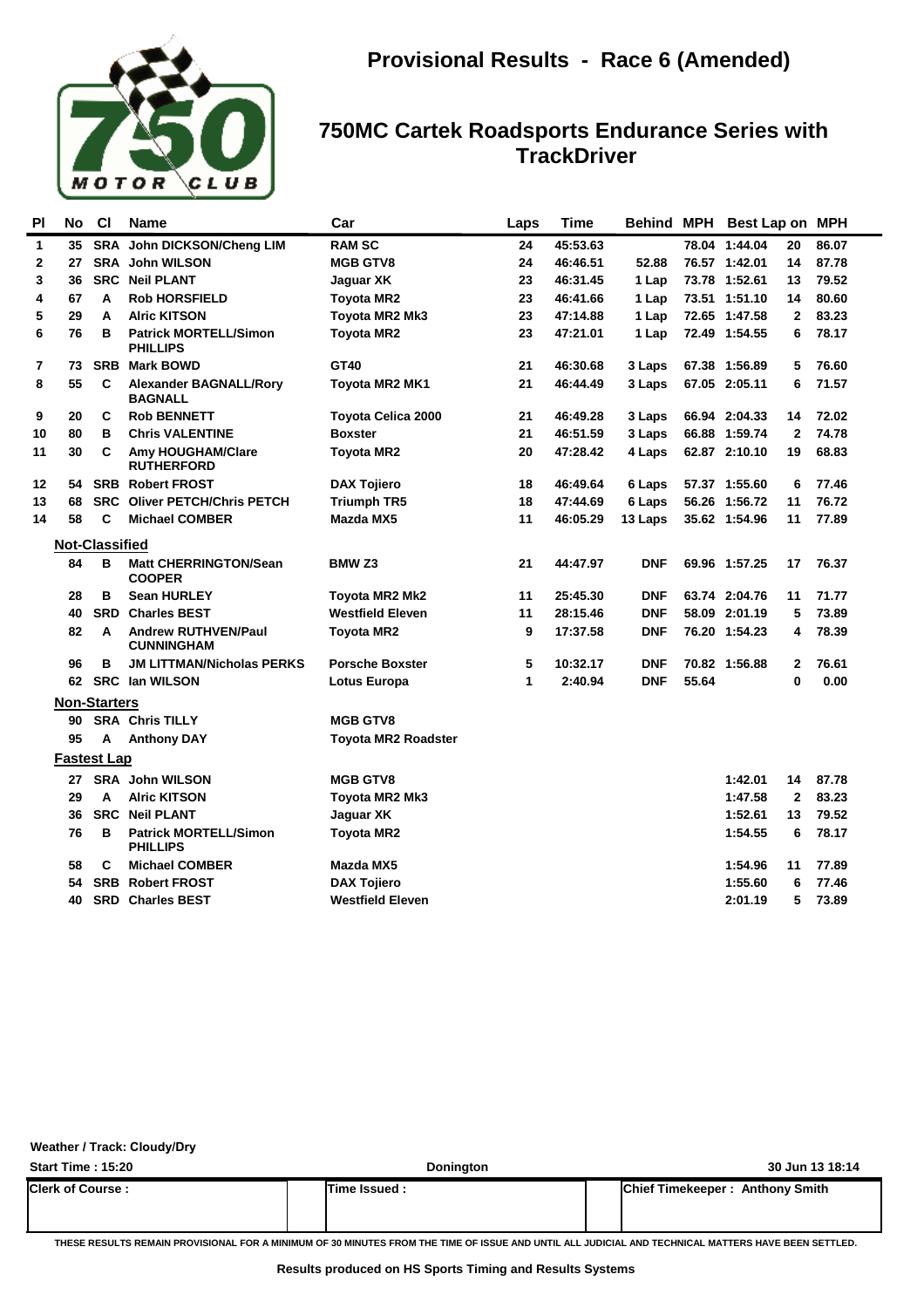# Lap Chart 750MC Cartek Roadsports Endurance Series with TrackDriver - Race 6 (Amen

|    | Lap 1      |    | Lap2       |    | Lap 3         |    | Lap 4         |    | Lap 5          |    | Lap6           |     | Lap 7          |     | Lap 8          |    | Lap 9          |     | Lap <sub>10</sub> |
|----|------------|----|------------|----|---------------|----|---------------|----|----------------|----|----------------|-----|----------------|-----|----------------|----|----------------|-----|-------------------|
| No | Time       | No | Time       | No | Time          | No | Time          | No | Time           | No | Time           | No. | Time           | No. | Time           | No | Time           | No. | Time              |
|    | 27 1:48.42 |    | 27 3:32.44 |    | 27 5:15.85    | 27 | 7:00.48       |    | 27 8:47.17     |    | 27 10:32.61    |     | 27 12:18.48    |     | 27 14:06.62    |    | 27 17:07.94    |     | 27 20:01.62       |
|    | 29 1:50.93 |    | 29 3:38.51 |    | 35 5:26.27    | 30 | 7:01.05 *1    |    | 35 9:01.15     |    | 20 10:38.23 *1 |     | 80 12:23.39 *1 |     | 73 14:17.77 *1 |    | 73 17:09.28 *1 |     | 73 20:01.75 *1    |
|    | 35 1:52.09 |    | 35 3:39.72 | 29 | 5:28.33       | 35 | 7:13.75       |    | 29 9:10.46     |    | 55 10:40.23 *1 |     | 40 12:28.38 *2 |     | 40 14:31.46 *2 |    | 40 17:10.78 *2 |     | 80 20:03.27 *1    |
|    | 67 1:57.28 |    | 67 3:50.97 | 67 | 5:45.81       | 29 | 7:19.25       |    | 30 9:19.60 *1  |    | 28 10:44.03 *1 |     | 20 12:43.40 *1 |     | 80 14:32.70 *1 |    | 80 17:11.65 *1 |     | 40 20:03.71 *2    |
|    | 82 1:58.29 |    | 82 3:52.71 |    | 82 5:47.41    | 67 | 7:40.25       | 67 | 9:33.77        |    | 35 10:47.95    |     | 55 12:45.34 *1 |     | 20 14:51.20 *1 |    | 20 17:16.50 *1 |     | 20 20:06.98 *1    |
|    | 68 1:59.12 |    | 36 3:55.35 |    | 36 5:50.03    | 82 | 7:41.64       |    | 82 9:36.80     |    | 29 11:03.53    |     | 28 12:49.47 *1 |     | 55 14:53.21 *1 |    | 54 17:19.05 *2 |     | 28 20:09.93 *1    |
|    | 36 1:59.73 |    | 76 4:00.39 |    | 76 5:56.53    | 36 | 7:43.91       |    | 36 9:37.21     |    | 67 11:27.99    |     | 35 12:51.10    |     | 28 14:55.56 *1 |    | 28 17:19.38 *1 |     | 29 20:10.91       |
|    | 76 2:03.27 |    | 58 4:01.25 |    | 58 5:56.84    | 76 | 7:55.12       |    | 76 9:51.32     |    | 36 11:30.39    |     | 29 12:57.38    |     | 29 14:58.51    |    | 29 17:20.08    |     | 76 20:13.03       |
|    | 84 2:04.77 |    | 68 4:02.22 |    | 84 6:05.38    | 58 | 7:55.43       |    | 58 9:51.80     |    | 82 11:31.92    |     | 67 13:23.75    |     | 35 15:01.38    |    | 55 17:21.39 *1 |     | 35 20:45.62       |
|    | 58 2:05.11 |    | 84 4:03.78 |    | 54 6:06.61    | 84 | 8:04.22       |    | 54 10:02.38    |    | 30 11:37.96 *1 |     | 36 13:25.18    |     | 67 15:22.37    |    | 35 17:24.65    |     | 55 21:12.39 *1    |
|    | 96 2:07.30 |    | 96 4:04.18 |    | 73 6:08.21    | 54 | 8:05.02       |    | 84 10:02.42    |    | 76 11:45.87    |     | 82 13:27.26    |     | 36 15:23.06    |    | 67 17:35.19    |     | 68 21:13.41 *2    |
|    | 54 2:10.37 |    | 54 4:07.44 |    | 80 6:15.45    | 73 | 8:06.51       |    | 73 10:03.40    |    | 58 11:47.15    |     | 76 13:43.81    |     | 82 15:27.62    |    | 36 17:36.40    |     | 30 21:14.92 *1    |
|    | 73 2:11.23 |    | 73 4:08.57 |    | 68 6:15.99    | 80 | 8:18.01       |    | 80 10:19.82    |    | 68 11:56.11 *2 |     | 30 13:58.75 *1 |     | 76 15:45.39    |    | 82 17:37.58    |     | 36 21:23.36       |
|    | 80 2:12.65 |    | 80 4:12.39 |    | 40 6:24.36 *1 |    | 40 8:25.99 *1 |    | 40 10:27.19 *1 |    | 54 11:57.98    |     | 58 13:59.35    |     | 30 16:25.56 *1 |    | 76 17:46.63    |     | 67 21:36.99       |
|    | 55 2:14.37 |    | 55 4:19.50 |    | 55 6:25.48    |    | 55 8:30.88    |    | 96 10:32.17    |    | 84 12:00.40    |     | 84 13:59.71    |     | 84 16:27.69    |    | 30 18:48.85 *1 |     | 80 22:53.90       |
|    | 28 2:15.05 |    | 28 4:22.11 |    | 20 6:27.36    | 20 | 8:32.01       |    |                |    | 73 12:10.68    |     | 68 14:00.40 *2 |     | 68 16:28.92 *2 |    | 84 18:51.55    |     | 84 22:54.58       |
|    | 20 2:17.60 |    | 20 4:22.99 |    | 28 6:29.42    | 96 | 8:33.30       |    |                |    |                |     |                |     |                |    | 68 18:52.38 *2 |     |                   |
|    | 30 2:26.33 |    | 30 4:43.72 |    | 96 6:30.94    |    | 28 8:38.24    |    |                |    |                |     |                |     |                |    |                |     |                   |
|    | 40 2:33.80 |    |            |    |               |    |               |    |                |    |                |     |                |     |                |    |                |     |                   |

**62** 2:40.94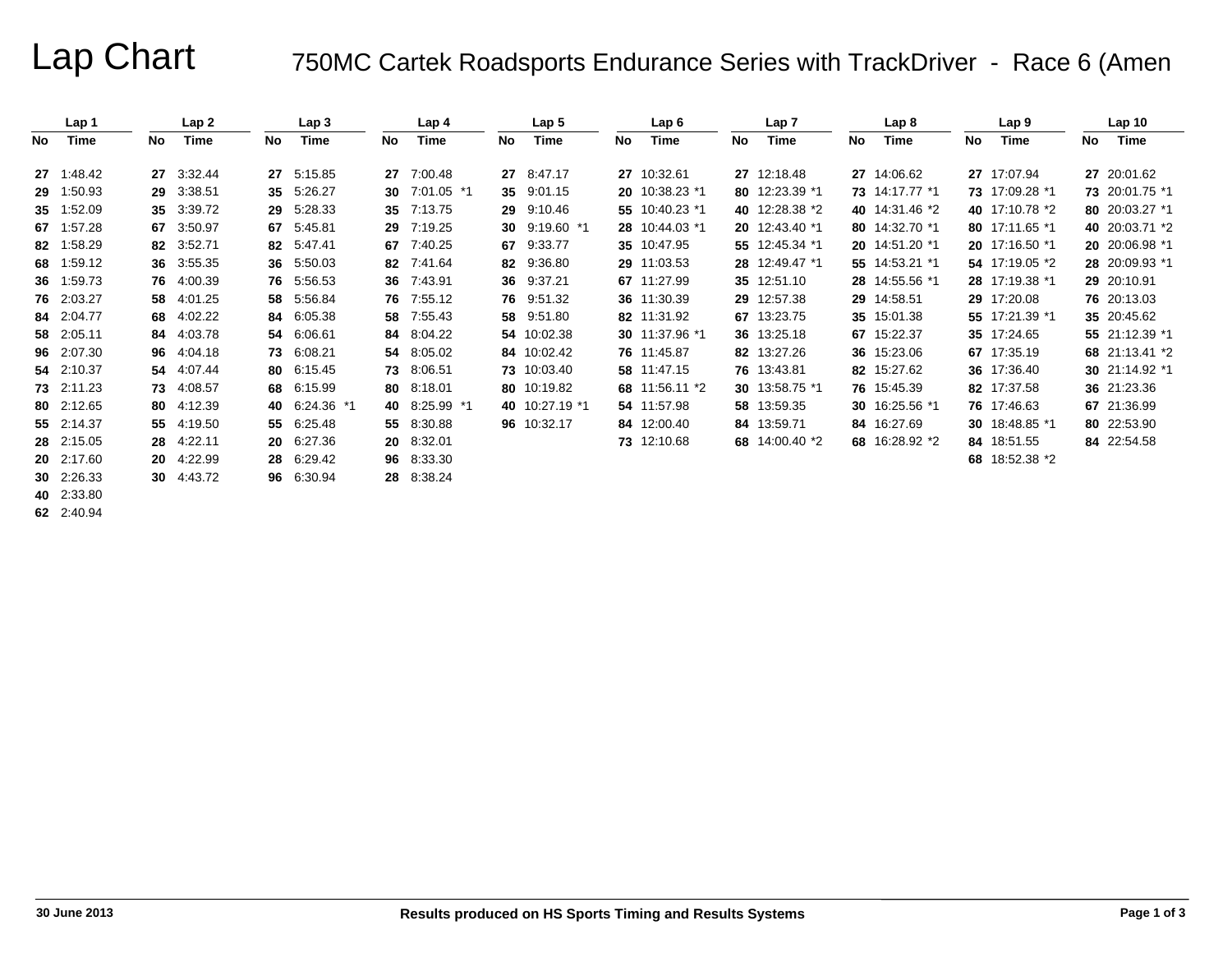# Lap Chart 750MC Cartek Roadsports Endurance Series with TrackDriver - Race 6 (Amen

|      | Lap <sub>11</sub> |     | Lap 12          |     | Lap <sub>13</sub> |     | Lap <sub>14</sub> |     | Lap <sub>15</sub>       |    | Lap16          |     | Lap 17         |    | Lap <sub>18</sub> |    | Lap 19          |     | Lap20                   |
|------|-------------------|-----|-----------------|-----|-------------------|-----|-------------------|-----|-------------------------|----|----------------|-----|----------------|----|-------------------|----|-----------------|-----|-------------------------|
| No l | Time              | No. | Time            | No. | Time              | No. | Time              | No. | Time                    | No | Time           | No. | Time           | No | Time              | No | Time            | No. | Time                    |
|      | 35 22:55.08       |     | 35 24:43.13     |     | 35 26:29.84       |     | 35 28:16.28       |     | 35 30:02.65             |    | 35 31:50.05    |     | 35 33:36.59    |    | 35 35:21.33       |    | 35 37:06.75     |     | 35 38:50.79             |
|      | 73 22:56.92 *1    |     | 84 24:55.29 *1  |     | 27 26:48.23       |     | 73 28:19.74 *2    |     | <b>20</b> 30:07.03 $*2$ |    | 27 31:56.05    |     | 27 33:39.81    |    | 27 35:24.64       |    | 27 37:08.48     |     | 27 38:58.80             |
|      | 27 23:21.81       |     | 80 24:58.00 *1  |     | 54 26:52.05 *5    |     | 27 28:30.24       |     | 68 30:11.05 *4          |    | 55 31:58.17 *2 |     | 76 33:45.00 *1 |    | 29 35:27.05 *1    |    | 68 37:19.50 *6  |     | 29 39:17.32 *1          |
|      | 55 23:23.71 *1    |     | 27 25:05.29     |     | 84 26:53.89 *1    |     | 84 28:52.10 *1    |     | 27 30:12.51             |    | 30 32:03.50 *3 |     | 55 34:05.12 *2 |    | 76 35:42.49 *1    |    | 29 37:22.50 *1  |     | 68 39:22.40 *6          |
|      | 36 23:24.15       |     | 36 25:17.53     |     | 80 27:05.06 *1    |     | 54 28:53.26 *5    |     | 73 30:21.17 *2          |    | 20 32:11.36 *2 |     | 30 34:14.76 *3 |    | 55 36:11.40 *2    |    | 76 37:39.71 *1  |     | 76 39:36.30 *1          |
|      | 28 23:40.54 *1    |     | 30 $25:21.85*2$ |     | 36 27:10.14       |     | 36 29:05.48       |     | 84 30:49.62 *1          |    | 73 32:22.31 *2 |     | 20 34:16.48 *2 |    | 20 36:22.29 *2    |    | 55 38:17.57 *2  |     | 58 40:19.70 *12         |
|      | 67 23:44.01       |     | 55 25:30.86 *1  |     | 67 27:28.19       |     | 80 29:13.87 *1    |     | 54 30:53.75 *5          |    | 68 32:23.47 *4 |     | 73 34:24.32 *2 |    | 30 36:25.26 *3    |    | 73 38:26.84 *2  |     | 55 40:24.53 *2          |
|      | 40 23:45.31 *2    |     | 67 25:36.99     |     | 30 $27:37.02*2$   |     | 67 29:19.29       |     | 36 30:58.75             |    | 80 32:35.85 *2 |     | 80 34:38.66 *2 |    | 73 36:25.70 *2    |    | 20 38:28.31 *2  |     | 73 40:27.89 *2          |
|      | 20 23:47.45 *1    |     | 28 25:45.30 *1  |     | 55 27:38.93 *1    |     | 55 29:47.58 *1    |     | 67 31:12.66             |    | 84 32:47.73 *1 |     | 84 34:45.98 *1 |    | 80 36:40.46 *2    |    | 30 $38:38.55*3$ |     | <b>20</b> 40:32.75 $*2$ |
|      | 76 23:53.03       |     | 40 25:47.20 *2  |     | 76 27:52.35       |     | 76 29:49.26       |     | 29 31:42.18             |    | 54 32:50.60 *5 |     | 36 34:48.34    |    | 84 36:43.23 *1    |    | 36 38:41.13     |     |                         |
|      | 29 24:10.85       |     | 76 25:50.60     |     | 29 27:57.58       |     | 29 29:50.10       |     | 76 31:46.32             |    | 36 32:52.11    |     | 54 34:49.22 *5 |    | 36 36:43.27       |    | 54 38:42.09 *5  |     |                         |
|      | 68 24:14.79 *2    |     | 20 25:51.86 *1  |     | 20 27:59.99 *1    |     | 30 29:52.26 *2    |     |                         |    | 67 33:05.68    |     | 67 34:59.04    |    | 54 36:45.07 *5    |    | 80 38:43.66 *2  |     |                         |
|      |                   |     | 29 26:01.25     |     | 68 28:14.33 *3    |     |                   |     |                         |    | 29 33:35.54    |     |                |    | 67 36:51.38       |    | 84 38:44.23 *1  |     |                         |
|      |                   |     | 73 26:17.63 *1  |     | 40 28:15.46 *2    |     |                   |     |                         |    |                |     |                |    |                   |    | 67 38:44.56     |     |                         |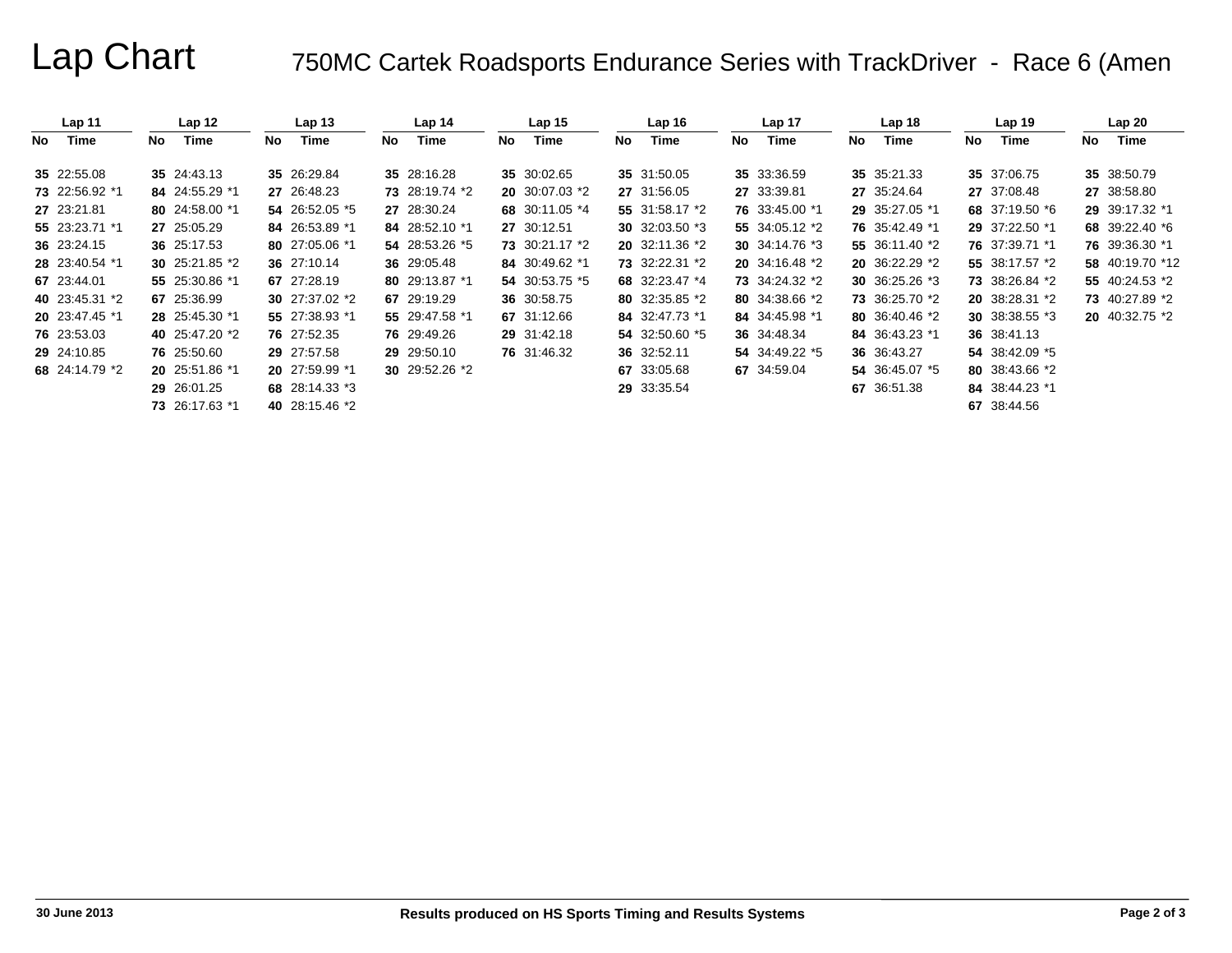# Lap Chart 750MC Cartek Roadsports Endurance Series with TrackDriver - Race 6 (Amen

|      | Lap21           |    | Lap22          |    | Lap23           |     | Lap <sub>24</sub> |    | Lap25 |    | Lap26 |    | Lap <sub>27</sub> |    | Lap <sub>28</sub> |    | Lap29 |    | Lap30 |  |
|------|-----------------|----|----------------|----|-----------------|-----|-------------------|----|-------|----|-------|----|-------------------|----|-------------------|----|-------|----|-------|--|
| No l | Time            | No | Time           | No | Time            | No. | Time              | No | Time  | No | Time  | No | Time              | No | Time              | No | Time  | No | Time  |  |
|      | 35 40:36.19     |    | 35 42:22.31    |    | 35 44:07.52     |     | 35 45:53.63       |    |       |    |       |    |                   |    |                   |    |       |    |       |  |
|      | 36 40:41.26 *1  |    | 73 42:28.92 *3 |    | 58 44:10.33 *13 |     | 58 46:05.29 *13   |    |       |    |       |    |                   |    |                   |    |       |    |       |  |
|      | 67 40:43.76 *1  |    | 55 42:32.10 *3 |    | 73 44:30.30 *3  |     | 73 46:30.68 *3    |    |       |    |       |    |                   |    |                   |    |       |    |       |  |
|      | 84 40:45.23 *2  |    | 20 42:37.62 *3 |    | 36 44:36.03 *1  |     | 36 46:31.45 *1    |    |       |    |       |    |                   |    |                   |    |       |    |       |  |
|      | 80 40:46.40 *3  |    | 36 42:39.24 *1 |    | 55 44:37.78 *3  |     | 67 46:41.66 *1    |    |       |    |       |    |                   |    |                   |    |       |    |       |  |
|      | 30 40:54.02 *4  |    | 67 42:40.24 *1 |    | 67 44:40.16 *1  |     | 55 46:44.49 *3    |    |       |    |       |    |                   |    |                   |    |       |    |       |  |
|      | 27 40:54.79     |    | 84 42:43.33 *2 |    | 20 44:44.13 *3  |     | 27 46:46.51       |    |       |    |       |    |                   |    |                   |    |       |    |       |  |
|      | 54 40:56.43 *6  |    | 80 42:47.93 *3 |    | 27 44:47.49     |     | 20 46:49.28 *3    |    |       |    |       |    |                   |    |                   |    |       |    |       |  |
|      | 29 41:05.02 *1  |    | 27 42:49.71    |    | 84 44:47.97 *2  |     | 54 46:49.64 *6    |    |       |    |       |    |                   |    |                   |    |       |    |       |  |
|      | 68 41:28.21 *6  |    | 54 42:54.86 *6 |    | 80 44:49.84 *3  |     | 80 46:51.59 *3    |    |       |    |       |    |                   |    |                   |    |       |    |       |  |
|      | 76 41:32.97 *1  |    | 29 42:57.84 *1 |    | 54 44:51.55 *6  |     | 29 47:14.88 *1    |    |       |    |       |    |                   |    |                   |    |       |    |       |  |
|      | 58 42:14.89 *12 |    | 30 43:06.86 *4 |    | 29 45:12.61 *1  |     | 76 47:21.01 *1    |    |       |    |       |    |                   |    |                   |    |       |    |       |  |
|      |                 |    | 76 43:28.77 *1 |    | 30 $45:16.96*4$ |     | 30 $47:28.42*4$   |    |       |    |       |    |                   |    |                   |    |       |    |       |  |
|      |                 |    | 68 43:32.35 *6 |    | 76 45:24.78 *1  |     | 68 47:44.69 *6    |    |       |    |       |    |                   |    |                   |    |       |    |       |  |
|      |                 |    |                |    | 68 45:38.53 *6  |     |                   |    |       |    |       |    |                   |    |                   |    |       |    |       |  |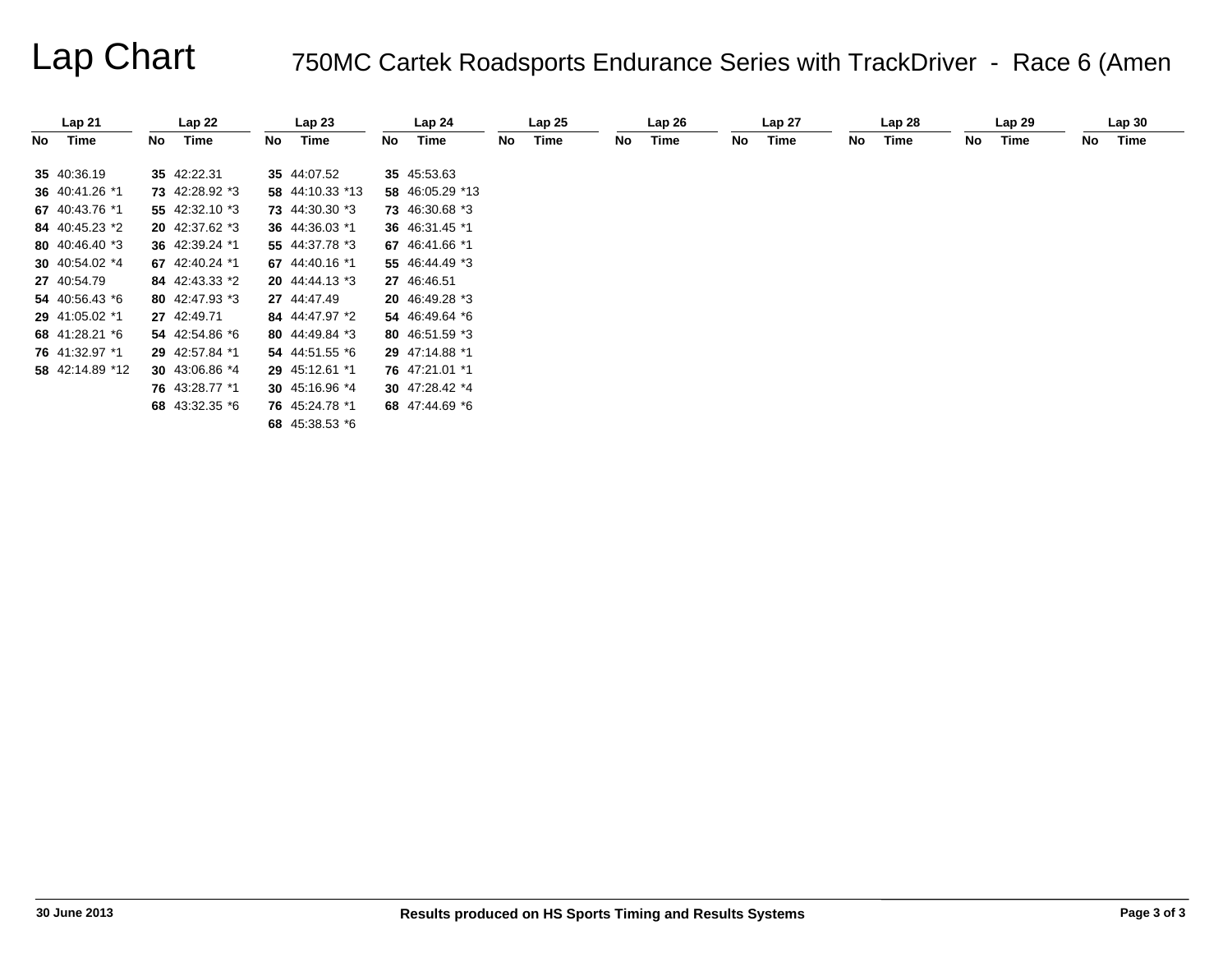| 20 |           | <b>Rob BENNETT</b>    |                         |                         |                         |                            |                            |                  |                           |                          |                 |
|----|-----------|-----------------------|-------------------------|-------------------------|-------------------------|----------------------------|----------------------------|------------------|---------------------------|--------------------------|-----------------|
|    | Lap       | $\sim$ 1              | $\overline{2}$          | $\overline{\mathbf{3}}$ | $\overline{4}$          | 5 <sub>5</sub>             | $\overline{\phantom{0}}$ 6 | $\overline{7}$   | 8                         | $\overline{\phantom{a}}$ | $\overline{10}$ |
|    | $1 \quad$ | 2:17.60               | 2:05.39                 | 2:04.37                 | 2:04.65                 | 2:06.22                    | 2:05.17                    | 2:07.80          | 2:25.30                   | 2:50.48                  | 3:40.47         |
|    | 11        | 2:04.41               | 2:08.13                 | 2:07.04                 | 2:04.33                 | 2:05.12                    | 2:05.81                    | 2:06.02          | 2:04.44                   | 2:04.87                  | 2:06.51         |
|    | 21        | 2:05.15               |                         |                         |                         |                            |                            |                  |                           |                          |                 |
| 27 |           | <b>John WILSON</b>    |                         |                         |                         |                            |                            |                  |                           |                          |                 |
|    | Lap       | $\sim$ 1              | $\mathbf{2}$            | $\overline{\mathbf{3}}$ | $\sim$ 4                | 5 <sub>5</sub>             | $\overline{\phantom{a}}$ 6 | $\sim$ 7         | 8                         | 9                        | $\overline{10}$ |
|    | $1 \quad$ | 1:48.42               | 1:44.02                 | 1:43.41                 | 1:44.63                 | 1:46.69                    | 1:45.44                    | 1:45.87          | 1:48.14                   | 3:01.32                  | 2:53.68         |
|    | 11        | 3:20.19               | 1:43.48                 | 1:42.94                 | 1:42.01                 | 1:42.27                    | 1:43.54                    | 1:43.76          | 1:44.83                   | 1:43.84                  | 1:50.32         |
|    | 21        | 1:55.99               | 1:54.92                 | 1:57.78                 | 1:59.02                 |                            |                            |                  |                           |                          |                 |
| 28 |           | <b>Sean HURLEY</b>    |                         |                         |                         |                            |                            |                  |                           |                          |                 |
|    | Lap       | $\sim$ 1              | 2 <sup>1</sup>          | $\mathbf{3}$            | 4                       | 5 <sup>5</sup>             | 6                          | $\overline{7}$   | 8                         | 9                        | 10              |
|    |           | 1 2:15.05             | 2:07.06                 | 2:07.31                 | 2:08.82                 | 2:05.79                    | 2:05.44                    | 2:06.09          | 2:23.82                   | 2:50.55                  | 3:30.61         |
|    | 11        | 2:04.76               |                         |                         |                         |                            |                            |                  |                           |                          |                 |
| 29 |           | <b>Alric KITSON</b>   |                         |                         |                         |                            |                            |                  |                           |                          |                 |
|    | Lap       | $\sim$ 1              | $\overline{2}$          | $\overline{\mathbf{3}}$ | $\overline{4}$          | $5^{\circ}$                | $\overline{\phantom{0}}$ 6 | $\overline{7}$   | 8                         | 9                        | $\overline{10}$ |
|    | $1 \quad$ | 1:50.93               | 1:47.58                 | 1:49.82                 | 1:50.92                 | 1:51.21                    | 1:53.07                    | 1:53.85          | 2:01.13                   | 2:21.57                  | 2:50.83         |
|    | 11        | 3:59.94               | 1:50.40                 | 1:56.33                 | 1:52.52                 | 1:52.08                    | 1:53.36                    | 1:51.51          | 1:55.45                   | 1:54.82                  | 1:47.70         |
|    | 21        | 1:52.82               | 2:14.77                 | 2:02.27                 |                         |                            |                            |                  |                           |                          |                 |
| 30 |           | <b>Amy HOUGHAM</b>    |                         |                         |                         |                            |                            |                  |                           |                          |                 |
|    | Lap       | $\sim$ $-1$           | $\mathbf{2}$            | $\overline{\mathbf{3}}$ | $\overline{\mathbf{4}}$ | 5 <sub>5</sub>             | $\overline{\phantom{0}}$ 6 | $\sim$ $\sim$ 7  | 8                         | 9                        | $\overline{10}$ |
|    | $1 \quad$ | 2:26.33               | 2:17.39                 | 2:17.33                 | 2:18.55                 | 2:18.36                    | 2:20.79                    | 2:26.81          | 2:23.29                   | 2:26.07                  | 4:06.93         |
|    | 11        | 2:15.17               | 2:15.24                 | 2:11.24                 | 2:11.26                 | 2:10.50                    | 2:13.29                    | 2:15.47          | 2:12.84                   | 2:10.10                  | 2:11.46         |
| 35 |           | <b>John DICKSON</b>   |                         |                         |                         |                            |                            |                  |                           |                          |                 |
|    | Lap       | $\sim$ 1              | $\overline{2}$          | $\mathbf{3}$            | $\overline{\mathbf{4}}$ | 5                          | $6^{\circ}$                | $\overline{7}$   | 8                         | 9                        | $\overline{10}$ |
|    | $1 \quad$ | 1:52.09               | 1:47.63                 | 1:46.55                 | 1:47.48                 | 1:47.40                    | 1:46.80                    | 2:03.15          | 2:10.28                   | 2:23.27                  | 3:20.97         |
|    | 11        | 2:09.46               | 1:48.05                 | 1:46.71                 | 1:46.44                 | 1:46.37                    | 1:47.40                    | 1:46.54          | 1:44.74                   | 1:45.42                  | 1:44.04         |
|    | 21        | 1:45.40               | 1:46.12                 | 1:45.21                 | 1:46.11                 |                            |                            |                  |                           |                          |                 |
| 36 |           | <b>Neil PLANT</b>     |                         |                         |                         |                            |                            |                  |                           |                          |                 |
|    | Lap       | $\sim$ $\sim$ 1       | $\overline{\mathbf{2}}$ | $\overline{\mathbf{3}}$ |                         |                            |                            |                  |                           | 4 5 6 7 8 9 10           |                 |
|    |           |                       | 1:55.62                 | 1:54.68                 |                         |                            |                            |                  | 1:53.18  1:54.79  1:57.88 | 2:13.34                  | 3:46.96         |
|    |           | 11 2:00.79            | 1:53.38                 | 1:52.61                 |                         |                            | 1:53.36                    |                  |                           | 1:57.86                  | 2:00.13         |
|    |           | 21  1:57.98  1:56.79  |                         | 1:55.42                 |                         |                            |                            |                  |                           |                          |                 |
| 40 |           | <b>Charles BEST</b>   |                         |                         |                         |                            |                            |                  |                           |                          |                 |
|    |           | Lap 1 2 3 4 5 6 7 8 9 |                         |                         |                         |                            |                            |                  |                           |                          | $\overline{10}$ |
|    |           | 1 2:33.80             | 3:50.56                 |                         | 2:01.63 2:01.20 2:01.19 |                            |                            | 2:03.08 2:39.32  | 2:52.93                   | 3:41.60                  | 2:01.89         |
|    |           | 11 2:28.26            |                         |                         |                         |                            |                            |                  |                           |                          |                 |
| 54 |           | <b>Robert FROST</b>   |                         |                         |                         |                            |                            |                  |                           |                          |                 |
|    |           | Lap 1 2 3 4           |                         |                         |                         | $\overline{\phantom{1}}$ 5 |                            |                  | $6$ $7$ $8$               | - 9                      | $\overline{10}$ |
|    |           | 1 2:10.37 1:57.07     |                         | 1:59.17                 |                         |                            | 1:55.60                    |                  | 5:21.07 9:33.00           | 2:01.21                  | 2:00.49         |
|    |           | 11  1:56.85  1:58.62  |                         | 1:55.85                 |                         | 1:57.02 2:14.34            | 1:58.43                    | 1:56.69  1:58.09 |                           |                          |                 |

## **LAP TIMES - Race 6 (Amended)**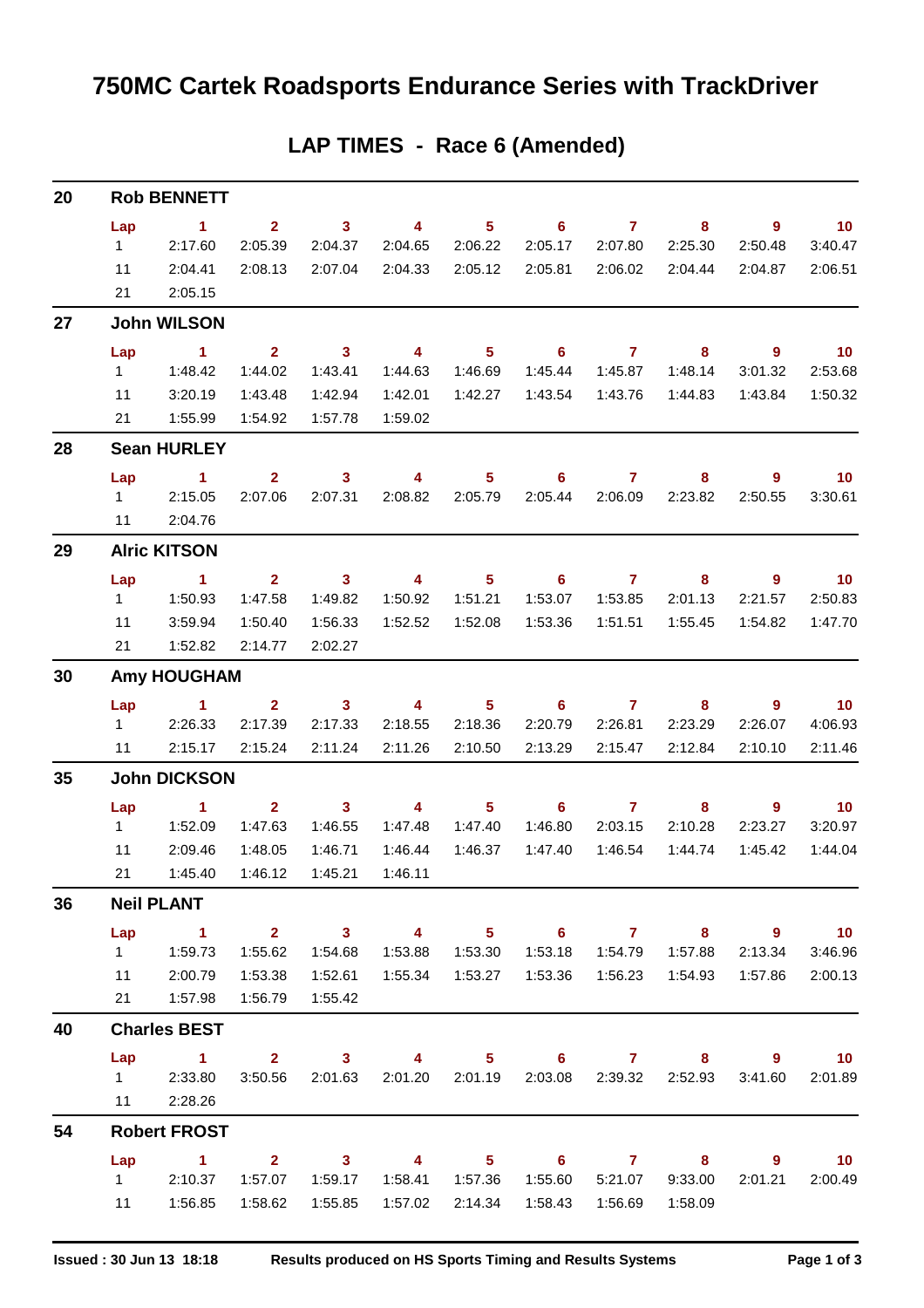| 55 | <b>Alexander BAGNALL</b>                                                                                                                                                            |                      |                |                            |                         |                            |                            |                |                           |                                     |                             |  |
|----|-------------------------------------------------------------------------------------------------------------------------------------------------------------------------------------|----------------------|----------------|----------------------------|-------------------------|----------------------------|----------------------------|----------------|---------------------------|-------------------------------------|-----------------------------|--|
|    | Lap                                                                                                                                                                                 | $\blacktriangleleft$ | $\overline{2}$ | $\overline{\phantom{a}}$ 3 | $\overline{4}$          | 5 <sub>5</sub>             | $\overline{\phantom{0}}$ 6 | $\overline{7}$ | 8                         | 9                                   | $\overline{10}$             |  |
|    | 1                                                                                                                                                                                   | 2:14.37              | 2:05.13        | 2:05.98                    | 2:05.40                 | 2:09.35                    | 2:05.11                    | 2:07.87        | 2:28.18                   | 3:51.00                             | 2:11.32                     |  |
|    | 11                                                                                                                                                                                  | 2:07.15              | 2:08.07        | 2:08.65                    | 2:10.59                 | 2:06.95                    | 2:06.28                    | 2:06.17        | 2:06.96                   | 2:07.57                             | 2:05.68                     |  |
|    | 2:06.71<br>21                                                                                                                                                                       |                      |                |                            |                         |                            |                            |                |                           |                                     |                             |  |
| 58 | <b>Michael COMBER</b>                                                                                                                                                               |                      |                |                            |                         |                            |                            |                |                           |                                     |                             |  |
|    | Lap                                                                                                                                                                                 | $\sim$ 1             | $\overline{2}$ | $\mathbf{3}$               | 4                       | 5 <sup>5</sup>             | 6                          | $\mathbf{7}$   | 8                         | $\overline{9}$                      | $\overline{10}$             |  |
|    |                                                                                                                                                                                     | 1 2:05.11            | 1:56.14        | 1:55.59                    | 1:58.59  1:56.37        |                            |                            |                |                           | 1:55.19                             | 1:55.44                     |  |
|    |                                                                                                                                                                                     | 11  1:54.96          |                |                            |                         |                            |                            |                |                           |                                     |                             |  |
| 62 | lan WILSON                                                                                                                                                                          |                      |                |                            |                         |                            |                            |                |                           |                                     |                             |  |
|    | Lap<br>$1 \quad$                                                                                                                                                                    | $\sim$ 1<br>2:40.94  | 2 <sup>1</sup> | 3 <sup>1</sup>             | 4                       | 5                          | $6 -$                      | $7 -$          | 8                         | 9                                   | 10                          |  |
| 67 | <b>Rob HORSFIELD</b>                                                                                                                                                                |                      |                |                            |                         |                            |                            |                |                           |                                     |                             |  |
|    | Lap                                                                                                                                                                                 | $\sim$ 1             | $\mathbf{2}$   | $\overline{\mathbf{3}}$    | $\overline{\mathbf{4}}$ | 5 <sup>5</sup>             | $\overline{\phantom{0}}$ 6 | $\overline{7}$ | 8                         | 9                                   | 10                          |  |
|    | $1 \quad$                                                                                                                                                                           | 1:57.28              | 1:53.69        | 1:54.84                    | 1:54.44                 | 1:53.52                    | 1:54.22                    | 1:55.76        | 1:58.62                   | 2:12.82                             | 4:01.80                     |  |
|    | 11                                                                                                                                                                                  | 2:07.02              | 1:52.98        | 1:51.20                    |                         | 1:51.10  1:53.37           | 1:53.02                    | 1:53.36        | 1:52.34                   | 1:53.18                             | 1:59.20                     |  |
|    | 21                                                                                                                                                                                  | 1:56.48              | 1:59.92        | 2:01.50                    |                         |                            |                            |                |                           |                                     |                             |  |
| 68 | <b>Oliver PETCH</b>                                                                                                                                                                 |                      |                |                            |                         |                            |                            |                |                           |                                     |                             |  |
|    | Lap                                                                                                                                                                                 | $\sim$ 1             | 2 <sup>1</sup> | $\overline{\mathbf{3}}$    | $\overline{\mathbf{4}}$ | $5 -$                      | $6 \qquad \qquad 7$        |                | 8                         | 9                                   | $\overline{\mathbf{10}}$    |  |
|    |                                                                                                                                                                                     |                      | 2:03.10        | 2:13.77                    | 5:40.12                 | 2:04.29                    | 2:28.52                    | 2:23.46        | 2:21.03                   | 3:01.38                             | 3:59.54                     |  |
|    | 11                                                                                                                                                                                  | 1:56.72              | 2:12.42        | 4:56.03                    | 2:02.90                 | 2:05.81                    | 2:04.14                    | 2:06.18        | 2:06.16                   |                                     |                             |  |
| 73 | <b>Mark BOWD</b>                                                                                                                                                                    |                      |                |                            |                         |                            |                            |                |                           |                                     |                             |  |
|    | Lap                                                                                                                                                                                 | $\sim$ 1             | 2 <sub>1</sub> | $\overline{\mathbf{3}}$    | 4                       | $5^{\circ}$                | $\overline{\phantom{a}}$ 6 | $\overline{7}$ | 8                         | 9                                   | $\overline{\phantom{0}}$ 10 |  |
|    | $1 \quad \Box$                                                                                                                                                                      | 2:11.23              | 1:57.34        | 1:59.64                    |                         | 1:58.30  1:56.89           | 2:07.28                    | 2:07.09        | 2:51.51                   | 2:52.47                             | 2:55.17                     |  |
|    | 11                                                                                                                                                                                  | 3:20.71              | 2:02.11        | 2:01.43                    | 2:01.14                 | 2:02.01                    | 2:01.38                    | 2:01.14        | 2:01.05                   | 2:01.03                             | 2:01.38                     |  |
|    | 21                                                                                                                                                                                  | 2:00.38              |                |                            |                         |                            |                            |                |                           |                                     |                             |  |
| 76 | <b>Patrick MORTELL</b>                                                                                                                                                              |                      |                |                            |                         |                            |                            |                |                           |                                     |                             |  |
|    |                                                                                                                                                                                     | Lap 1 2              |                | $\overline{\mathbf{3}}$    | $\sim$ 4                | $\overline{5}$             | $\overline{\phantom{0}}$ 6 |                |                           |                                     | $\blacksquare$ 10           |  |
|    | $1 \quad$                                                                                                                                                                           | 2:03.27              | 1:57.12        | 1:56.14                    | 1:58.59                 | 1:56.20                    | 1:54.55                    | 1:57.94        | 2:01.58                   | 2:01.24                             | 2:26.40                     |  |
|    | 11                                                                                                                                                                                  | 3:40.00              | 1:57.57        | 2:01.75                    | 1:56.91                 | 1:57.06                    | 1:58.68                    | 1:57.49        | 1:57.22                   | 1:56.59                             | 1:56.67                     |  |
|    | 21                                                                                                                                                                                  | 1:55.80              | 1:56.01        | 1:56.23                    |                         |                            |                            |                |                           |                                     |                             |  |
| 80 | <b>Chris VALENTINE</b>                                                                                                                                                              |                      |                |                            |                         |                            |                            |                |                           |                                     |                             |  |
|    | Lap                                                                                                                                                                                 | $\sim$ 1             | $\mathbf{2}$   | $\overline{\mathbf{3}}$    | $\overline{4}$          | $\overline{\phantom{1}}$ 5 | $\overline{\phantom{a}}$ 6 | $\overline{7}$ | 8 <sup>1</sup>            | $\overline{\phantom{a}}$ 9          | $\overline{\mathbf{10}}$    |  |
|    | $1 \quad$                                                                                                                                                                           | 2:12.65              | 1:59.74        | 2:03.06                    |                         | 2:02.56 2:01.81            |                            |                | 2:03.57  2:09.31  2:38.95 | 2:51.62                             | 2:50.63                     |  |
|    | 11                                                                                                                                                                                  | 2:04.10              | 2:07.06        | 2:08.81                    | 3:21.98                 | 2:02.81                    | 2:01.80                    | 2:03.20        | 2:02.74                   | 2:01.53                             | 2:01.91                     |  |
|    | 21<br>2:01.75                                                                                                                                                                       |                      |                |                            |                         |                            |                            |                |                           |                                     |                             |  |
| 82 | <b>Andrew RUTHVEN</b>                                                                                                                                                               |                      |                |                            |                         |                            |                            |                |                           |                                     |                             |  |
|    | $1 \quad$                                                                                                                                                                           | $Lap$ 1 2            |                |                            | $3 \t 4$                |                            | 5 6 7 8                    |                | 2:00.36                   | $\overline{\phantom{a}}$<br>2:09.96 | 10 <sup>°</sup>             |  |
| 84 | 1:58.29  1:54.42  1:54.70  1:54.23  1:55.16  1:55.12  1:55.34<br><b>Matt CHERRINGTON</b>                                                                                            |                      |                |                            |                         |                            |                            |                |                           |                                     |                             |  |
|    | $\overline{\mathbf{3}}$<br>Lap<br>$\blacktriangleleft$<br>$\overline{2}$<br>$\overline{4}$<br>5 <sub>1</sub><br>$\overline{\phantom{a}}$ 6<br>$\overline{7}$<br>8<br>$\overline{9}$ |                      |                |                            |                         |                            |                            |                |                           |                                     |                             |  |
|    | $1 \quad$                                                                                                                                                                           | 2:04.77              | 1:59.01        | 2:01.60                    | 1:58.84                 | 1:58.20                    | 1:57.98                    | 1:59.31        | 2:27.98                   | 2:23.86                             | 10<br>4:03.03               |  |
|    | 11                                                                                                                                                                                  | 2:00.71              | 1:58.60        | 1:58.21                    | 1:57.52                 | 1:58.11                    | 1:58.25                    | 1:57.25        | 2:01.00                   | 2:01.00                             | 1:58.10                     |  |
|    | 21                                                                                                                                                                                  | 2:04.64              |                |                            |                         |                            |                            |                |                           |                                     |                             |  |
|    |                                                                                                                                                                                     |                      |                |                            |                         |                            |                            |                |                           |                                     |                             |  |